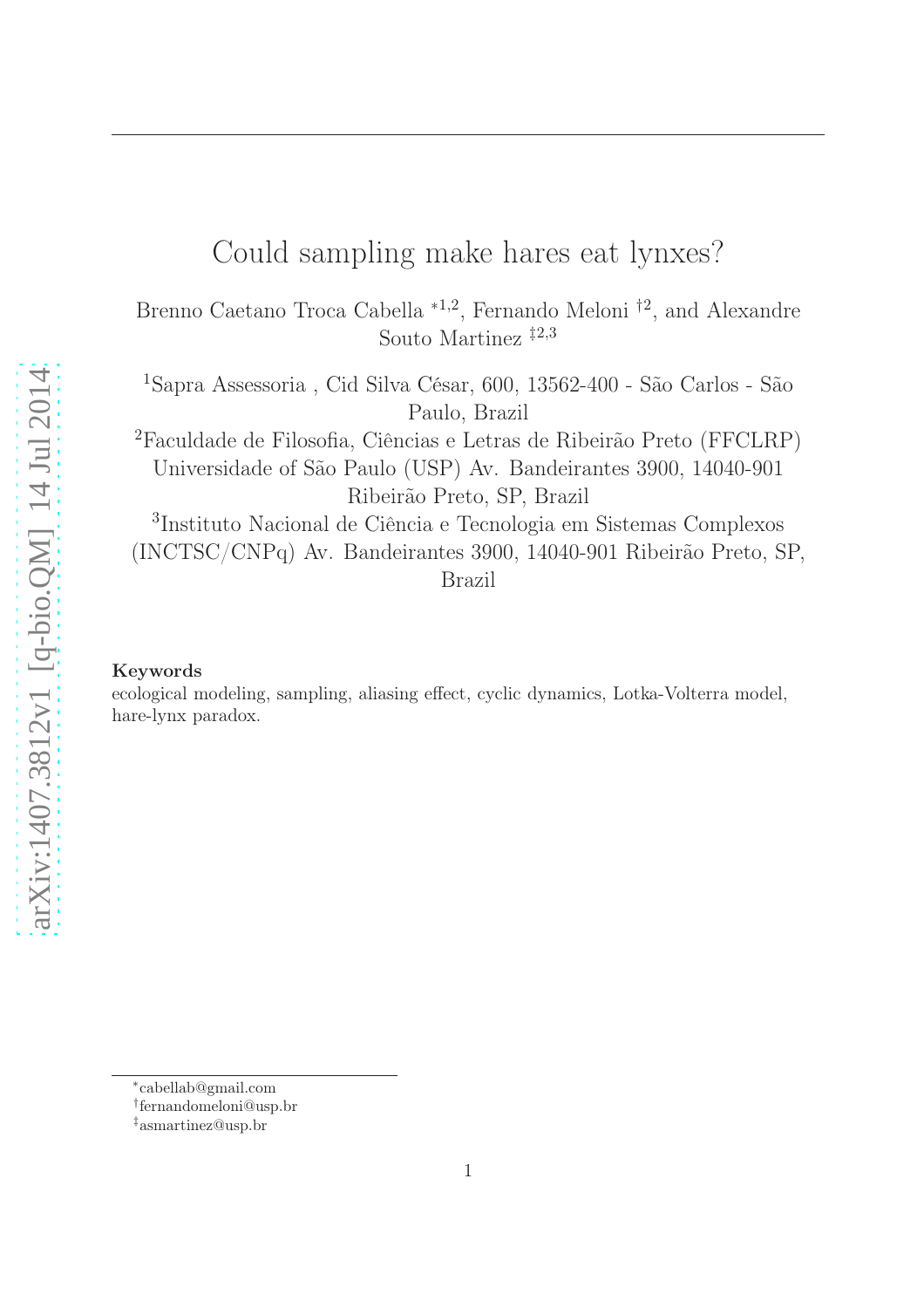#### Abstract

Cycles in population dynamics are widely found in nature. These cycles are understood as emerging from the interaction between two or more coupled species. Here, we argue that data regarding population dynamics are prone to misinterpretation when sampling is conducted at a slow rate compared to the population cycle period. This effect, known as aliasing, is well described in other areas, such as signal processing and computer graphics. However, to the best of our knowledge, aliasing has never been addressed in the population dynamics context or in coupled oscillatory systems. To illustrate aliasing, the Lotka-Volterra model oscillatory regime is numerically sampled, creating prey-predator cycles. Inadequate sampling periods produce inversions in the cause-effect relationship and an increase in cycle period, as reported in the well-known hare-lynx paradox. More generally, slow acquisition rates may distort data, producing deceptive patterns and eventually leading to data misinterpretation.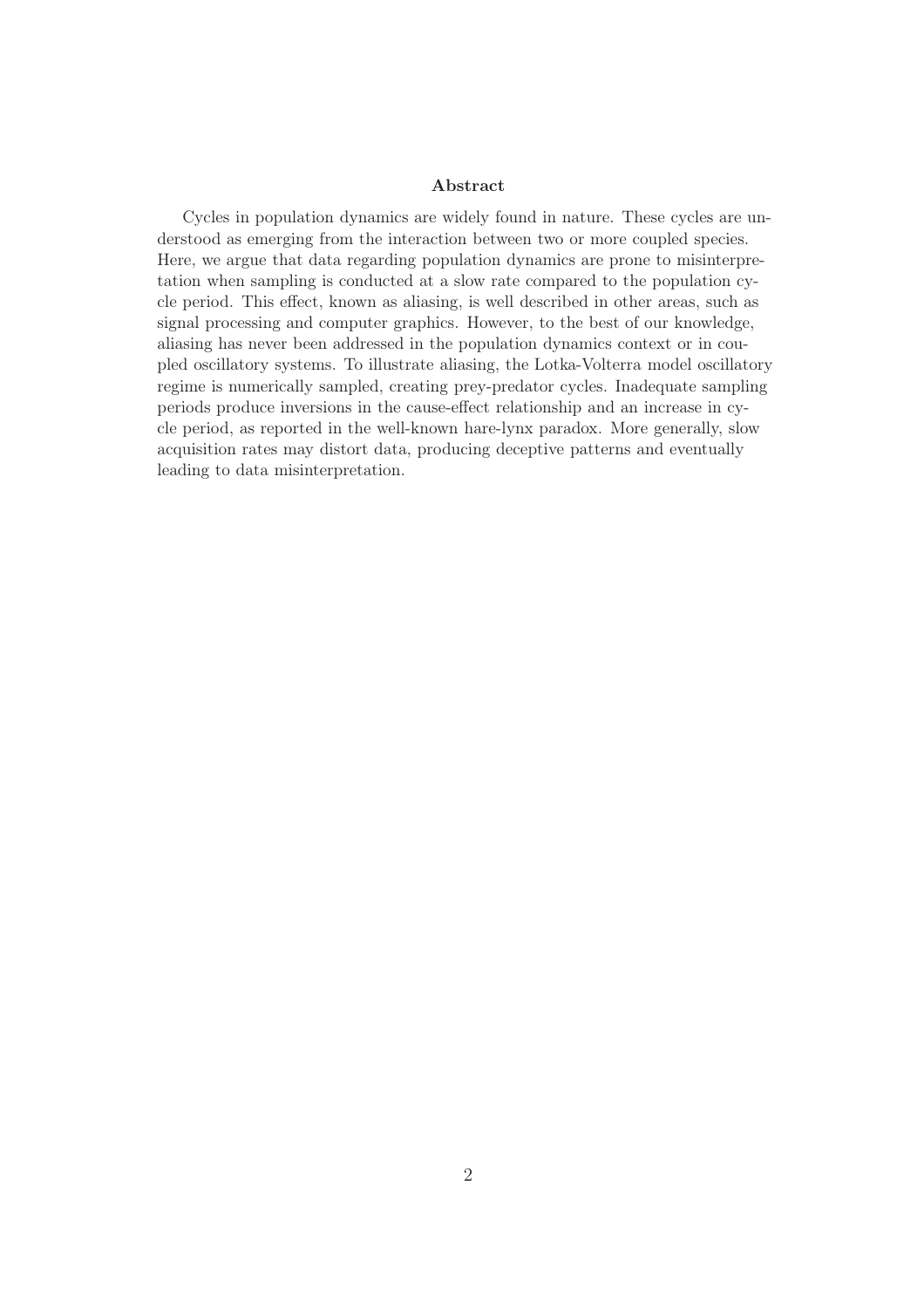### Introduction

Quantitative sampling provides the most important information source for ecological modeling. Because the validation of sampling methods is a difficult issue, the results of theoretical models are rarely achieved in in situ experiments. For instance, predictions concerning scaling and survival/extinction transition in population dynamics [\[4,](#page-6-0) [5,](#page-7-0) [22\]](#page-8-0) have not been experimentally tested. Consequently, many ecological data may lack concordance, and/or the real systems may be profoundly misinterpreted.

An important example, and not yet fully understood, lies in the periodic species abundance cycles in population dynamics. These cycles may appear in coupled systems, in which two or more species interact due to a cause-effect relationship. Using the historic data series from Hudson's Bay Company, MacLulich [\[17](#page-8-1)] and Elton and Nicholson [\[7\]](#page-7-1) found regular cycles in the population of Snowshoe Hares (Lepus americanus) and Canadian Lynx (Lynx canadensis). Data of both of these species were matched and indicated an overlap with a small delay between the species abundance. The system was interpreted from the perspective of trophic interactions, as a regular predator-prey system, which was first labeled the Lotka-Volterra model (LVM) [\[19\]](#page-8-2). Some years later, the model became more robust, considering finite limits in the oscillatory predation rate [\[20](#page-8-3)].

Although predator-prey models are intuitively coherent and produce qualitative patterns found in nature, such models provide poor adjustment to the field data, so their empiricism is still controversial [\[18\]](#page-8-4). In "Do hares eat lynx?" [\[8](#page-7-2)], the author fitted real data using different coupled models, and beyond the poor fit, data displayed a cause-effect relationship inversion. Hares seemed to negatively affect the lynx population. The proposed solution to this paradox was the human influence on data collection, a plausible but untestable hypothesis [\[18](#page-8-4), [8](#page-7-2)]. Further, field data infer that hares and lynx present regular population cycles with approximately ten years between the respective peaks, instead of the expected one-year period. However, neither several years of field research nor theoretical approaches could identify which factors influence this period increase [\[14\]](#page-7-3).

Experimental evidence has shown that both the predator and prey densities affect the dynamics of hares. Conversely, space, food sources, diseases and parasites are variables that are neglected by the models and have been experimentally discarded as modulators of cycles in hare populations [\[14,](#page-7-3) [24,](#page-8-5) [26,](#page-8-6) [15,](#page-7-4) [16](#page-7-5)]. Therefore, extensive research only reinforces the empiric value of cyclic models as the descriptor of the predator-prey dynamics, while the poor fit is the main argument against the use of such models.

We argue that the cyclic dynamics are particularly influenced by the sampling rate. Apparent inversion of cycle direction or an increase in the cycle period, among other behaviors, may be artifacts due to poor sampling. Here, we conjecture that the aliasing effect could be a plausible explanation for the lack of concordance between oscillatory theoretical models and field data in Ecology. Further, aliasing shows a predictive character, which allows one to avoid possible misinterpretations when sampling is the basis for modeling.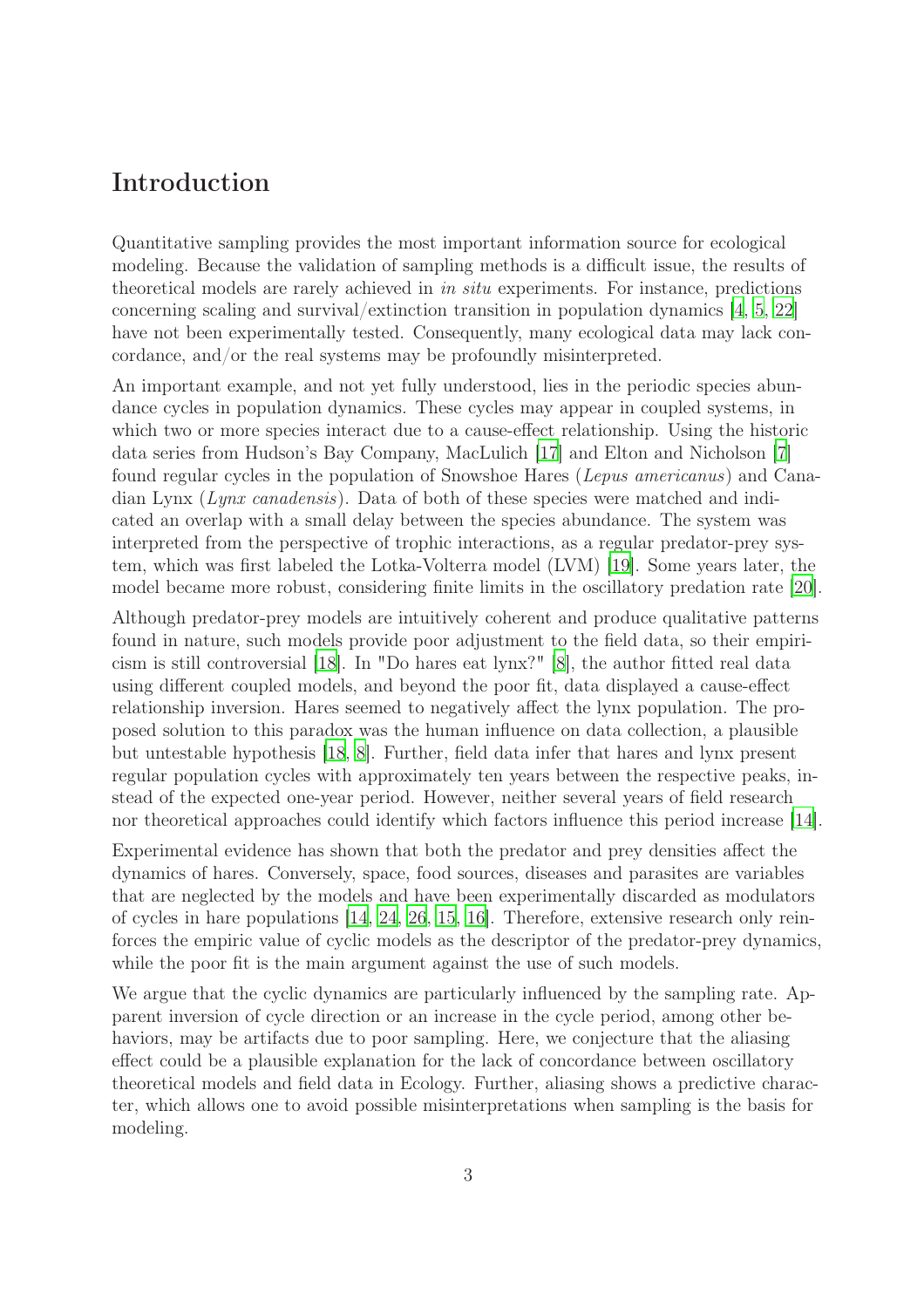### Material and methods

Before describing the methods and numerical experiment, we first introduce the necessary theoretical background. We present the temporal aliasing effect and the Lotka-Volterra model. Next, we numerically solve the model and sample it with different rates.

### Aliasing Effect in the Lotka-Volterra Model

A temporal aliasing effect occurs when the sampling rate is not fast enough compared to the system's natural cycle period. For example, in movies, the spiked wheels on horsedrawn wagons sometimes appear to turn backwards, the "wagon-wheel effect", which is depicted in Fig. 1. A wheel indeed turns clockwise, but due to the slow sampling by the camera (number of frames per second), a filmed wheel appears to turn counter-clockwise. This effect can be avoided considering the Nyquist-Shannon sampling theorem, which states that given a time series with minimum period  $\tau_e$ , the equally spaced intervals between samples  $T_s$  must be smaller than half the minimum period, *i.e.*,  $T_s < (\tau_e/2)$ .



Figure 1: Example of an aliasing effect in the clockwise rotation of a wheel. The visualized behavior on film is a counter-clockwise rotation, known as the wagon-wheel effect. The long time interval between samples explains this curiosity.

In Ecology, cycles are extensively found in systems in which species interact with each other and with the environment [\[18](#page-8-4)]. To illustrate the manner in which the aliasing effect may disturb the interpretation of population abundance cycles, consider a simple prey-predator interaction described by the LVM:  $dx/dt = x(a - by)$  and  $dy/dt =$  $y(cx-d)$  where  $x(t)$  and  $y(t)$  are the prey and predator population densities, respectively, at time  $t, a$  is the prey growth rate in the absence of predators,  $d$  is the predator death rate in the absence of prey, and  $b$  and  $c$  are related to the interaction strength between both of the species. The LVM equations have two fixed points: the mutual extinction,  $E_1(x^*,y^*) = (0,0)$ , and the neutral center,  $E_2(x^*,y^*) = (c/d, a/b)$ . Solutions around the singular point  $E_2$  are cycles with period  $\tau_e = 2\pi/\sqrt{ad}$ . Although the LVM is not completely adequate to quantitatively describe real-world community dynamics, it is suitable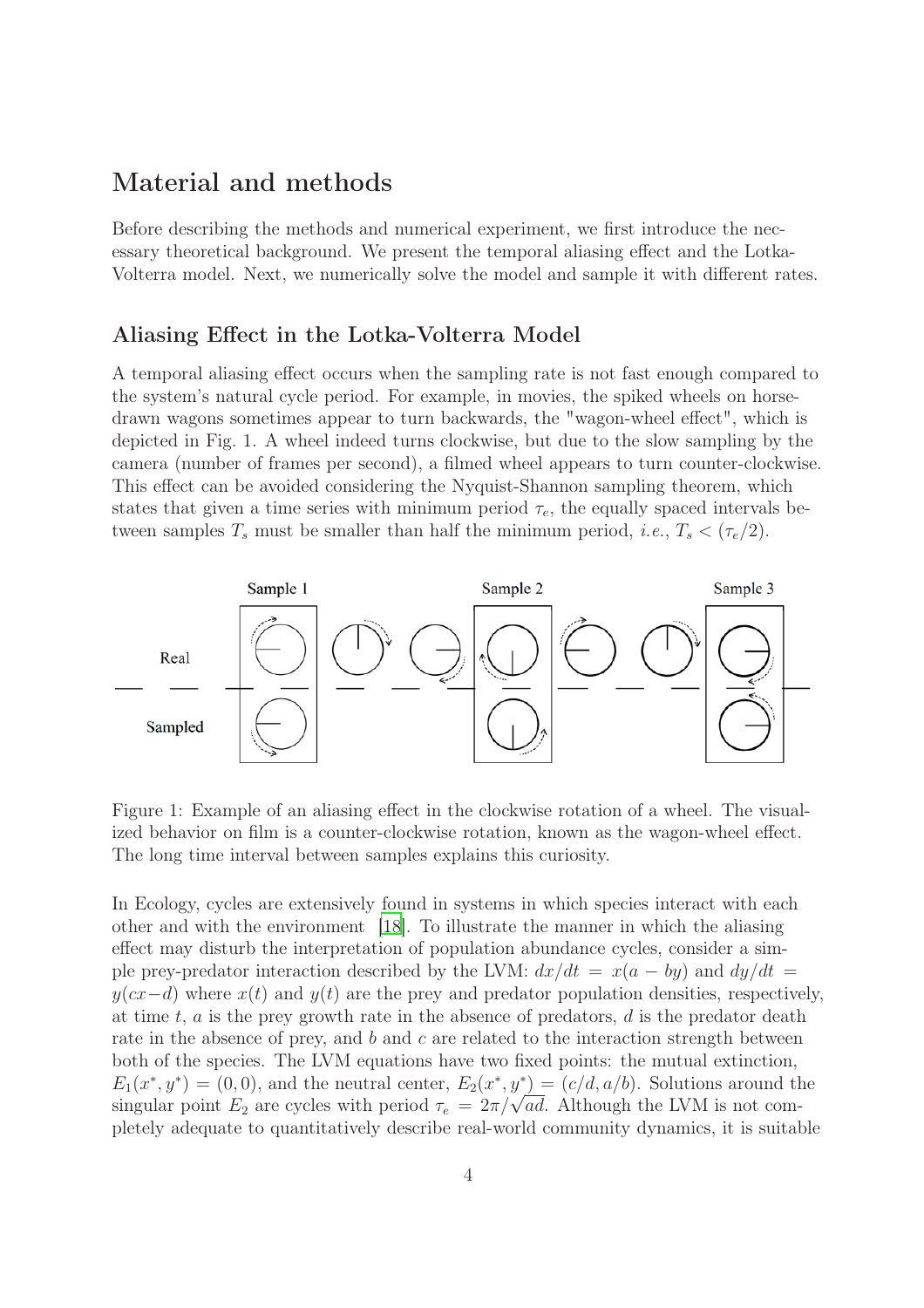here because it implies a cause-effect relation, where the number of predators increases after the prey abundance increases.

### Numerical simulation and sampling rates

To demonstrate how sampling rates can shift the patterns in predator-prey systems, we have numerically calculated a cyclic dynamic pattern using the LVM. The Lotka-Volterra differential equations have been implemented in the MatLab<sup>®</sup> language, and their solutions have been obtained using the Dormand-Prince method. Fig. 2 a shows the prey (full line) and predator (dashed line) population cycles. The model parameters have been set to produce a unitary oscillation period  $\tau_e = 1$ .

Next, the prey (circles) and predators (triangles) were sampled within fixed time intervals,  $T_s$ . We repeated the procedure, reducing the sampling rate from  $\tau_e/5$  until  $\tau_e$ . For each sampling rate, we interpolated the points to build the respective time series to infer the original series. Based on the peaks of the time series, we inferred the oscillation period and the dephasing of predator and prey abundances. In all the cases, we considered all the individuals from both of the populations. Therefore, we avoided any influence of space or sampling deviation on population densities to only address the effect of sampling rate on population dynamics.

### Results

In the following, we present the results of the sampling of two coupled oscillating systems. The main result is that the sampling rate influenced the retrieval of the original time series. For  $T_s < \tau_e/2 = 1/2$ , the system real cycle period is correctly retrieved (Nyquist-Shannon theorem), as displayed in Fig. 2b, with  $T_s = \tau_e/5$ . The fraction  $\tau_e/5$ means that there were 5 sampling periods  $T_s$  within  $\tau_e$ . As  $T_s$  increases, the signal retrieval is increasingly biased. In Fig. 2c,  $T_s = \tau_e/2$  is the limiting period from which the original signal can be properly retrieved. However, because there are only 2 sampling periods in  $\tau_e$ , the interpolation between the periods produces a straight line. Therefore, the relative delay between prey and predator dynamics cannot be correctly retrieved, and the populations seem to overlap.

For a slightly greater value,  $T_s = 51\tau_e/100$ , different patterns can be seen in the same time series. Fig. 2d shows interspersed periods of synchronicity and desynchronicity. For  $T_s = \sqrt{3/10}\tau_e$ , an irrational number, the time series depicted in Fig. 2e seems to be erratic, with no identified pattern because no integer sampling periods can fit in  $\tau_e$ . A further increase in  $T_s$  causes an inversion of the prey-predator cycles and an enhancement of the population cycle period. In Fig. 2f,  $T_s = 9\tau_e/10$ , the predator abundance increases before the prey abundance, and when the prey abundance increases, the number of predators diminishes.

The inverted cycle oscillations persist for even greater values of  $T_s$  as the oscillation period increases to  $T_s \to \tau_e$ . When  $T_s = \tau_e$ , there are no oscillations, as depicted in Fig. 2g.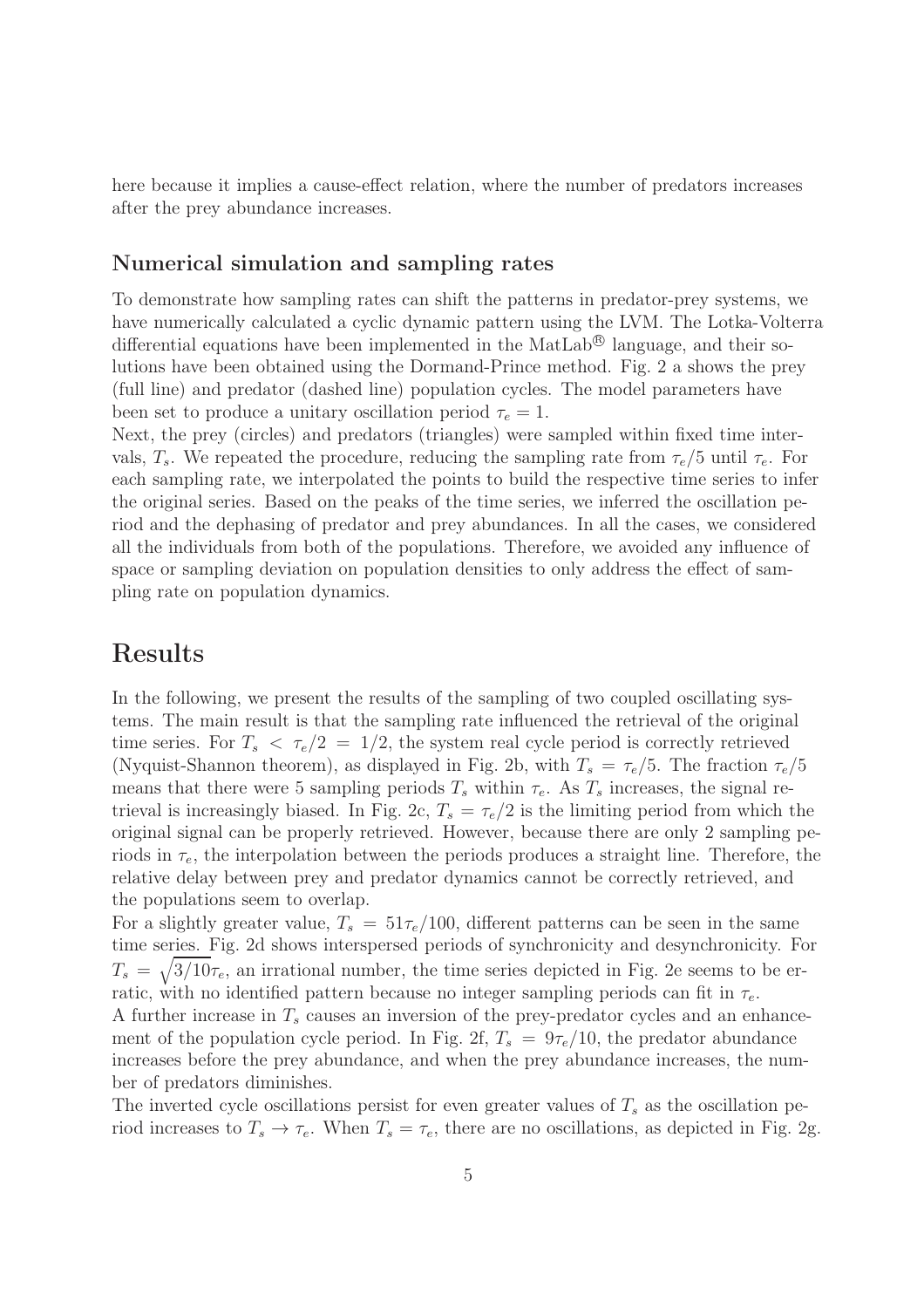All the time series presented from Fig. 2b to Fig. 2g repeat for  $k\tau_e < T_s < (2k+1)\tau_e/2$ where  $k = 0, 1, 2, ...$ 

## Discussion

There is a scientific consensus about field experiments that better samples lead to better interpretation, or inference, about the real pattern. However, the effects caused by inappropriate sampling are not trivial to analyze. This difficulty has already been addressed in the spatial influence on population dynamics or by the numerical insufficiency of samples [\[11,](#page-7-6) [21](#page-8-7)]. A very simple and controlled oscillatory behavior, such the one LVM simulates, may produce different time series due only to inappropriate sampling rates, Fig. 2b to Fig. 2g. In Fig. 2f, the data series suggests that prey animals are eating predators and their cycle period is almost ten times the real one. In the hare/lynx paradox, assuming that hunting occurs approximately every 12 months  $(T_s)$  and that the hare/lynx period cycle  $(\tau_e)$  fluctuates around this value, the aliasing effect would occur because  $T_s \approx \tau_e$ . Therefore, it is possible that the inversion and enhancement of the prey-predator cycles may be due to sampling artifacts. In real world systems, this difficulty is amplified because the populations' periodicity is not necessarily constant and/or many species interactions may tangle the dynamics even more. These results indicates that coupled systems (such as ecological systems) seem to be very sensitive to temporal aliasing. Regarding the practical implications of sampling rates, a paradox emerges from field studies. The appropriated sampling rate always depends on ad hoc information about the real period of a species cycle. However, this knowledge is generally obtained by sampling the species, creating a redundant uncertainty. This problem could be the case of the hare-lynx system, for which almost all of the studies have used few data sources, that often were acquired from circumstantial sampling, without an adequate experimental planning

The aliasing effect is not restricted to biological experiments; it is a statistical phenomenon, and therefore, we highlight the large scope of our finding. A search in the scientific literature demonstrates that the aliasing effect is poorly explored, and its consideration may have deep implications. For instance, delays in coupled systems are ordinarily interpreted as competition effects [\[28\]](#page-8-8), but here, we have demonstrated that these delays can also emerge from inappropriate sampling. Benicà and collaborators [\[2,](#page-6-1) [3\]](#page-6-2) have studied a long time series of plankton communities, applying regular samples to measure several species. The authors have found that the cause-effect relationship suggests a chaotic food web. Although aliasing could provide an alternative explanation to the plankton community food web, this hypothesis was not tested.

Aliasing should be better evaluated in many other circumstances, such as the coupled aerosol-cloud-rain system, because the LVM is applied to modeling [\[13\]](#page-7-7). The influence of climate anomalies has been investigated as a driver of periods in population dynamics, as in the hare-lynx system [\[27,](#page-8-9) [30\]](#page-8-10). In this case, the poor fit explanation could be related to aliasing, but again, this hypothesis has not been tested yet. In applicable areas, species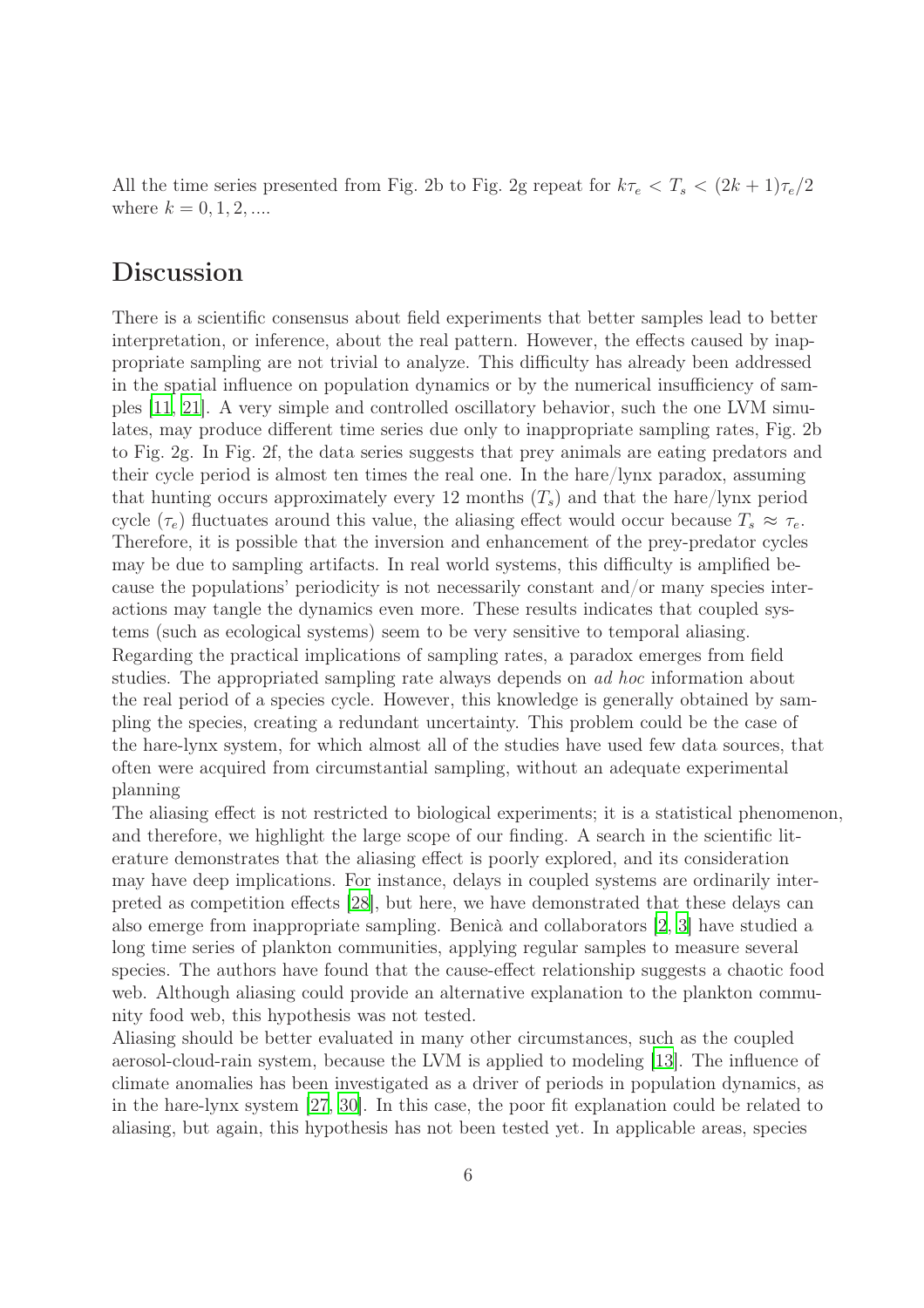abundance rates are the basis for evaluation of biological control success in crops, and in such cases, aliasing can have great financial consequences [\[25](#page-8-11)]. Sampling effects also have implications for biological conservation and species management, as in marine ecosystems, where population levels are used as a criterion to regulate fishing [\[9\]](#page-7-8). Further, some theoretical approaches about the trade-offs in Ecology and Evolution also concern predator-prey systems, trophic interactions or population cycles, so aliasing should be addressed [\[1,](#page-6-3) [29](#page-8-12), [12](#page-7-9), [6](#page-7-10), [23](#page-8-13), [10\]](#page-7-11).

To conclude, we have stressed the importance of the aliasing effect in retrieving the behavior of oscillatory dynamics, for instance, in a coupled system. We have numerically demonstrated that slow sampling rates of this oscillatory regime, compared to the real cycle period, may lead to data misinterpretation, even when other influences are avoided. We have qualitatively compared our results with the hares/lynxes paradox and presented a new approach to this classic problem. We highlight the wide scope of the aliasing effect on oscillatory coupled systems and its influence on the interpretation of real-world patterns. The temporal aliasing hypothesis shows a predictive character and can provide new insights to old problems in Ecology and Biology. This effect should be considered in future experimental designs involving population dynamics in time series.

### Acknowledgments

BCTC thanks the CNPq (127151/2012-5), FM thanks FAPESP (2013/06196-4), and ASM thanks the CNPq (305738/2010-0 and 485155-2013-3). We would like to acknowledge the organizers of the Summer Course on Mathematical Methods in Population Biology, Roberto André Kraenkel and Paulo Inácio de Knegt López de Prado, where the hare-lynx paradox was first presented to us. Special thanks to C. A. S. Terçariol for calling our attention to the irrational sampling period effect. Thanks to Cristiano R. F. Granzotti, Olavo H. Menin and Tiago J. Arruda for fruitful comments on the manuscript.

## References

- <span id="page-6-3"></span>[1] Barbosa, P., A. Caldas, and S. A. Riechert. 2005. Ecology of Predator-Prey Interactions, chap. Species Abundance Distribution and Predator-Prey Interactions: Theoretical and Applied Consequences, pages 344–368. Oxford University Press.
- <span id="page-6-1"></span>[2] Benincà, E., J. Huisman, R. Heerkloss, K. D. Jöhnk, P. Branco, E. H. V. Nes, M. Scheffer, and S. P. Ellner. 2008. Chaos in a long-term experiment with a plankton community. Nature 451:822–825.
- <span id="page-6-2"></span>[3] Benincà, E., K. D. Jöhnk, R. Heerkloss, and J. Huisman. 2009. Coupled predatorprey oscillations in a chaotic food web. Ecol. Lett. 12:1367–1378.
- <span id="page-6-0"></span>[4] Cabella, B. C. T., F. Ribeiro, and A. S. Martinez. 2011. Data collapse, scaling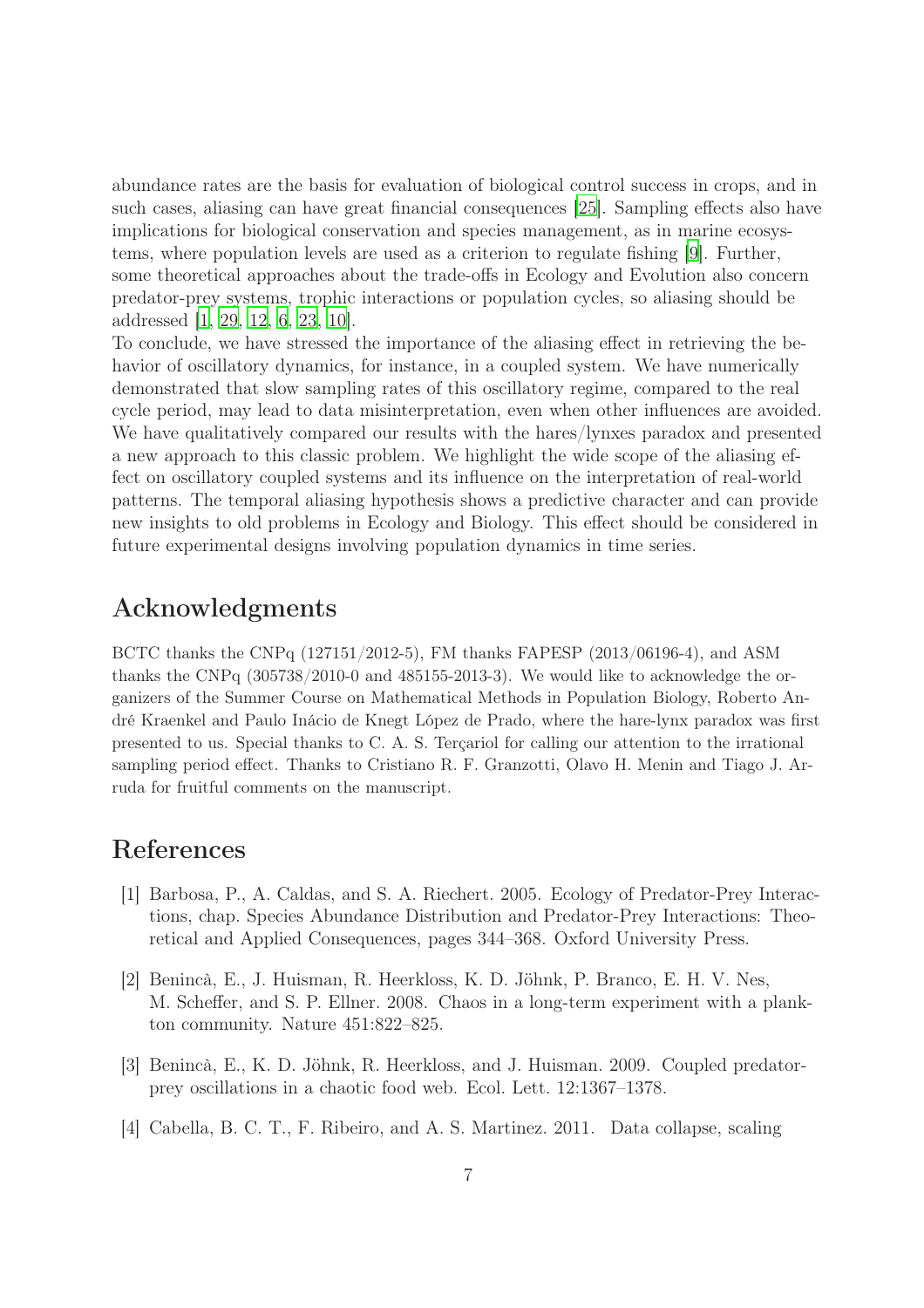functions, and analytical solutions of generalized growth models. Phys. Rev. E  $83:061902(1-7)$ .

- <span id="page-7-0"></span>[5] ———. 2012. Effective carrying capacity and analytical solution of a particular case of the richards-like two-species population dynamics model. Physica A 391:1281– 1286.
- <span id="page-7-10"></span>[6] Cortez, M. H. 2011. Comparing the qualitatively different effects rapidly evolving and rapidly induced defences on predator-prey interactions. Ecol. Lett. 14:202–209.
- <span id="page-7-1"></span>[7] Elton, C. S., and M. Nicholson. 1942. The ten year cycle in numbers of lynx in canada. J. Anim. Ecol. 11:215–244.
- <span id="page-7-2"></span>[8] Gilpin, M. E. 1973. Do Hares Eat Lynx? Am. Nat. 107:727–730.
- <span id="page-7-8"></span>[9] Hunsicker, M. E., L. Ciannelli, K. M. Bailey, J. A. Buckel, J. Wilson White, J. S. Link, T. E. Essington, S. Gaichas, T. W. Anderson, R. D. Brodeur, K.-S. Chan, K. Chen, G. Englund, K. T. Frank, V. Freitas, , M. A. Hixon, T. Hurst, D. W. Johnson, J. F. Kitchell, D. Reese, G. A. Rose, H. Sjodin, W. J. Sydeman, H. W. van der Veer, K. Vollset, and S. Zador. 2011. Functional responses and scaling in predator-prey interactions of marine fishes: contemporary issues and emerging concepts. Ecol. Lett. 14:1288–99.
- <span id="page-7-11"></span>[10] Kalinkat, G., F. D. Schneider, C. Digel, C. Guill, C. B. Rall, and U. Brose. 2013. Body masses, functional responses and predator-prey stability. Ecol. Lett. 16:1126– 34.
- <span id="page-7-6"></span>[11] Kery, M., R. M. Dorazio, L. Soldaat, A. van Strien, A. Zuiderwijk, and J. A. Royle. 2009. Trend estimation in populations with imperfect detection. J. Appl. Ecol. 46:1163–1172.
- <span id="page-7-9"></span>[12] Kishida, O., G. C. Trussell, A. Mougi, and K. Nishimura. 2009. Evolutionary ecology of inducible morphological plasticity in predator-prey interaction: toward the practical links with population ecology. Popul. Ecol. 52:37–46.
- <span id="page-7-7"></span>[13] Koren, I., and G. Feingold. 2011. Aerosol-cloud-precipitation system as a predatorprey problem. P. Natl. Acad. Sci. USA 108:12227–12232.
- <span id="page-7-3"></span>[14] Krebs, C. J., R. Boonstra, S. Boutin, and A. R. E. Sinclair. 2001. What drives the 10-year cycle of snowshoe hares? BioScience 51(1):25–35.
- <span id="page-7-4"></span>[15] Krebs, C. J., and S. Boutin. 1985. A natural feeding experiment on a declining snowshoe hare population. Oecologia 70:194–197.
- <span id="page-7-5"></span>[16] Krebs, C. J., S. Boutin, A. R. E. Sinclair, J. N. M. Smith, M. R. T. Dale, K. Martin, and R. Turkington. 1995. Impact of food and predation on the snowshoe hare cycle. Science 269:1112–1115.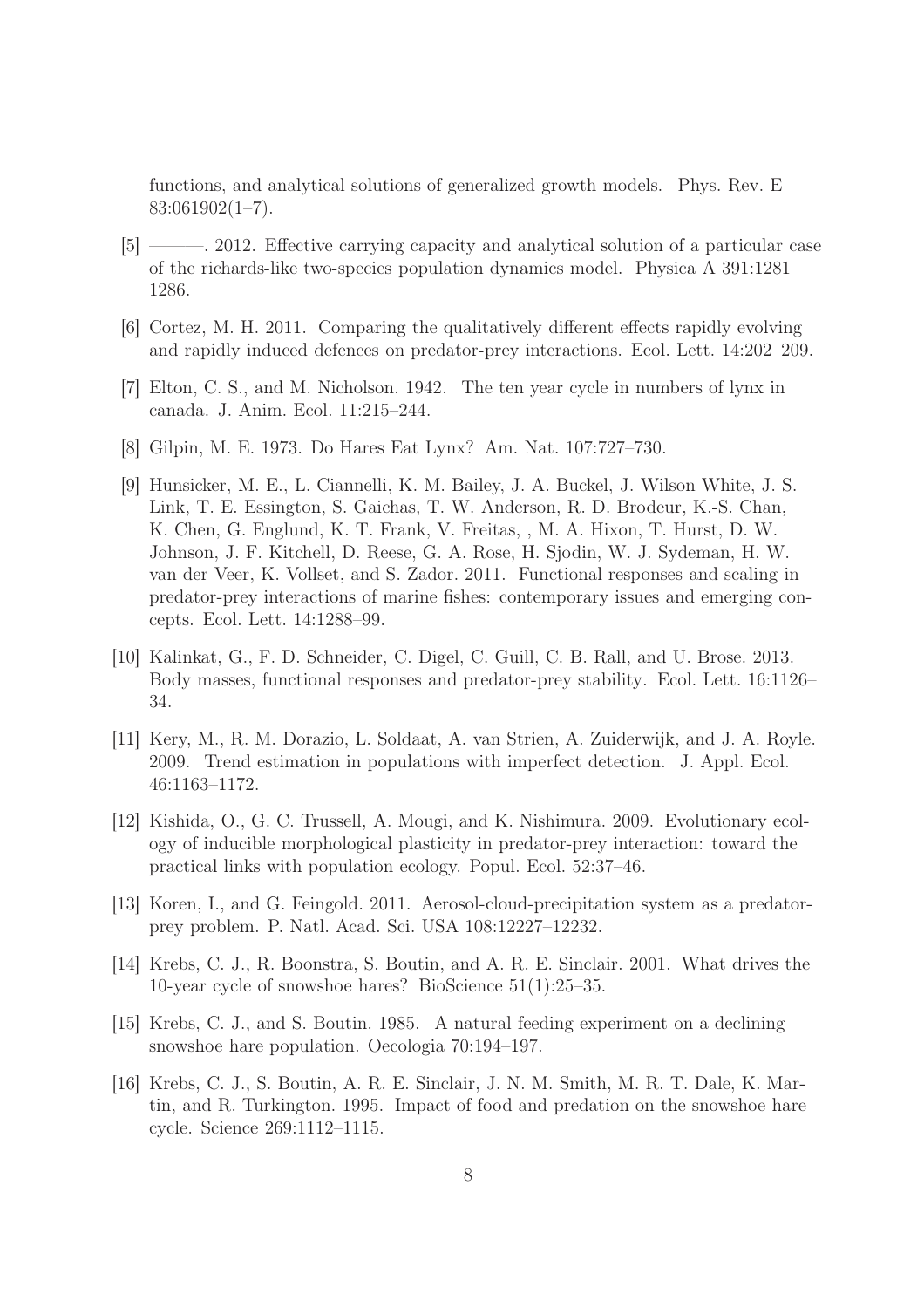- <span id="page-8-1"></span>[17] MacLulich, D. A. 1937. Numbers of the varying hare. In University of Toronto Sutides, Biological Series 43. Univeristy of Toronto.
- <span id="page-8-4"></span>[18] Murray, J. D. 2012. Mathematical Biology: I. An Introduction. Springer.
- <span id="page-8-2"></span>[19] Odum, E. 1953. Fundamentals of Ecology. Saunders, Philadelphia.
- <span id="page-8-3"></span>[20] Rosenzweig, M. L., and R. H. MacArthur. 1963. Graphical representation and stability conditions of predator-prey interactions. Am. Nat. 97:209–223.
- <span id="page-8-7"></span>[21] Saint-Janin, H., B. Hugueny, P. Aubry, D. Fouchet, O. Gimenez, and D. Pointer. 2014. Accounting for sampling error when inferring population synchrony from timeseries data: A bayesian state-space modelling approach with applications. Plos One  $9(1):1-12.$
- <span id="page-8-0"></span>[22] Santos, L. S., B. C. T. Cabella, and A. S. Martinez. 2014. Generalized Allee effect model. Theor. Biosci. .
- <span id="page-8-13"></span>[23] Schneider, F. D., S. Scheu, and U. Brose. 2012. Body mass constraints on feeding rates determine the consequences of predator loss. Ecol. Lett. 15:436–43.
- <span id="page-8-5"></span>[24] Smith, C. H. 1983. Spatial trends in canadian snowshoe hare,lepus americanus, population cycles. Can. Field Nat. 97:151–160.
- <span id="page-8-11"></span>[25] Snyder, W. E., G. C. Chang, and R. P. Prasad. 2005. Ecology of Predator-Prey Interactions, chap. Conservation Biological Control: Biodiveristy Influences the Effectiveness of Predators, pages 324–. Oxford University Press.
- <span id="page-8-6"></span>[26] Sovell, J. R., and J. C. Holmes. 1996. Efficacy of ivermectin against nematodes infecting field ppopulation of snowshoe hares (pepus americanas) in yukon, canada. J. Wildlife Dis. .
- <span id="page-8-9"></span>[27] Stenseth, N. C. 2007. Canadian hare-lynx dynamics and climate variation: need for further interdisciplinary work on the interface between ecology and climate. Clim. Res. 34:91–92.
- <span id="page-8-8"></span>[28] Vandermeer, J. 2004. Coupled oscillations in food webs: balancing competition and mutualism in simple ecological models. Am. Nat. 163:857–867.
- <span id="page-8-12"></span>[29] Weitz, J. S., and S. A. Levin. 2006. Size and scaling of predator-prey dynamics. Ecol. Lett. 9:548–557.
- <span id="page-8-10"></span>[30] Yan, C., N. C. Stenseth, C. J. Krebs, and Z. Zhang. 2013. Linking climate change to population cycles of hares and lynx. Glob. Change Biol. 19:3263–3271.